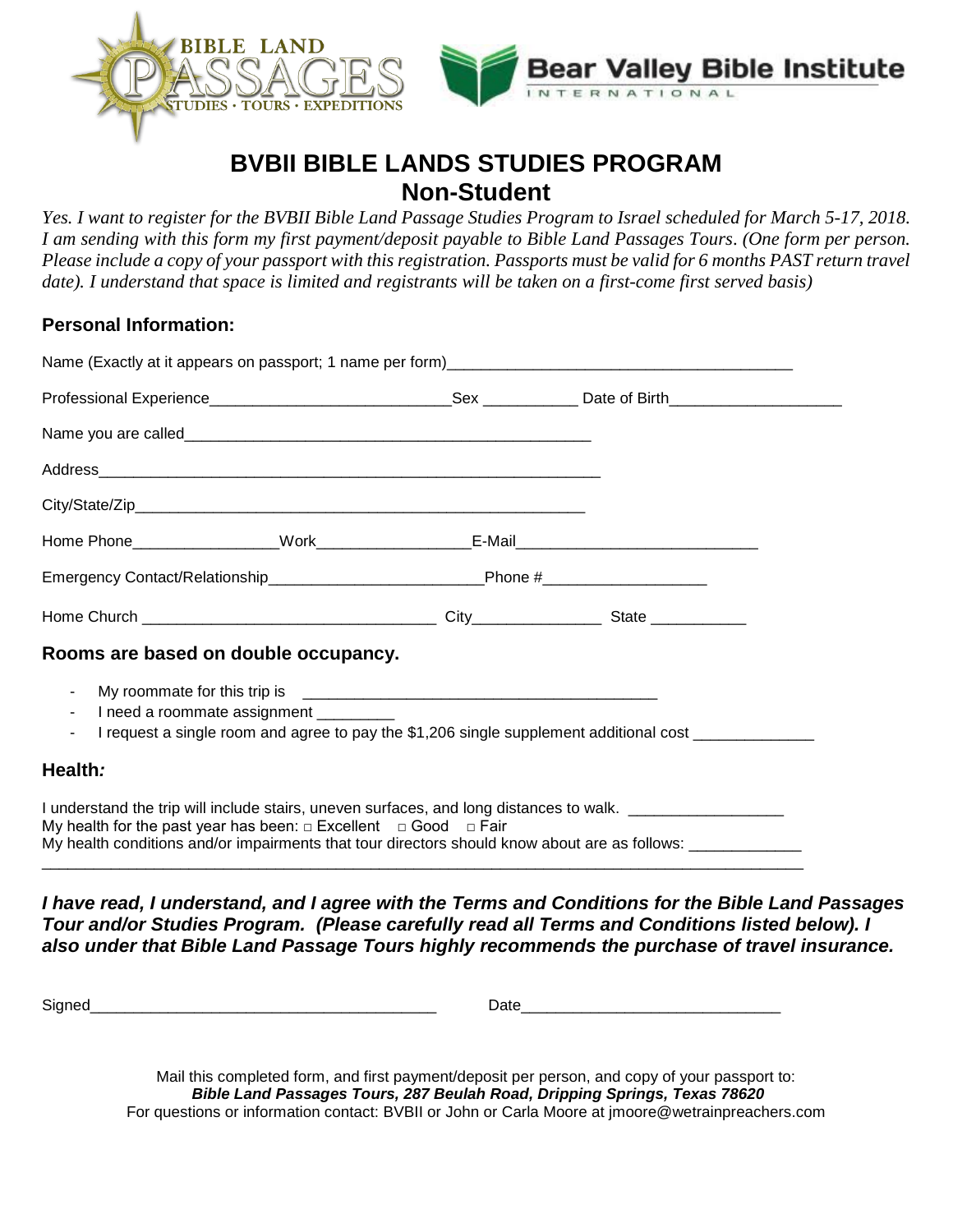

#### **Terms and Conditions 2-16-17**

**Eligible Participants:** To safeguard the security and intent of the Bible Land Tour program, unless otherwise stated, the following rules apply to be eligible for participation in a Bible Land Passage tour.

1. Be a member of the churches of Christ (exceptions will be considered on a case by case basis).

2. Be 12 years of age or older.

3. Those under the age of 18 must be accompanied by an adult family member, legal guardian, or have special permission from the Tour Directors to attend. For a minor under the age of 18, to travel outside of the United States without either both parents or legal guardians, a notarized affidavit must be obtained and presented to airport or governmental officials upon departure and return to the US.

- 4. Must have a valid passport not expiring within six months of departure date.
- 5. Must agree to the terms and conditions as outlined on the registration documents
- 6. Must agree to abide by the principles of conduct as outlined in the New Testament.
- 7. Meet the health and physical disabilities criteria outlined below

**Space is limited**. To maximize the travel and tour experience, and to keep cost affordable, a minimum and maximum number of passengers is set between 20 and 49. To ensure your place on this unique tour opportunity, please secure your reservation immediately by completing the registration form and making your deposit. Registration forms will be processed on a first-come, first served basis.

## **Cost:**

The estimated per person cost for sharing a twin room, including roundtrip airfare from Denver to Tel Aviv is \$3,800. Price is based on double occupancy and single occupancy will need to add the estimated \$1,250.00 supplement. Price is also based on estimates made in 2017 and is not guaranteed. However, significant change in estimated price is unlikely. (Please see disclaimers and conditions listed below. Trip insurance is strongly recommended).

### **Tour Price Includes:**

Round-trip flights from Denver to Tel Aviv economy class Standard hotels Abundant, delicious all-you-can-eat breakfast and dinner buffets Luxury coach transportation in Israel All entry fees to museums, special sites, holy sites, areas of interest (except on Free Day) Tips for guides, drivers, bellmen Airport taxes, service charges, government taxes, and fuel surcharges One suitcase per person at airports and hotels Israel maps and trip handouts Instructional Lessons, Bible Applications and Connections, and explanations at all sites Special farewell meal

## **(Continued on Next Page)**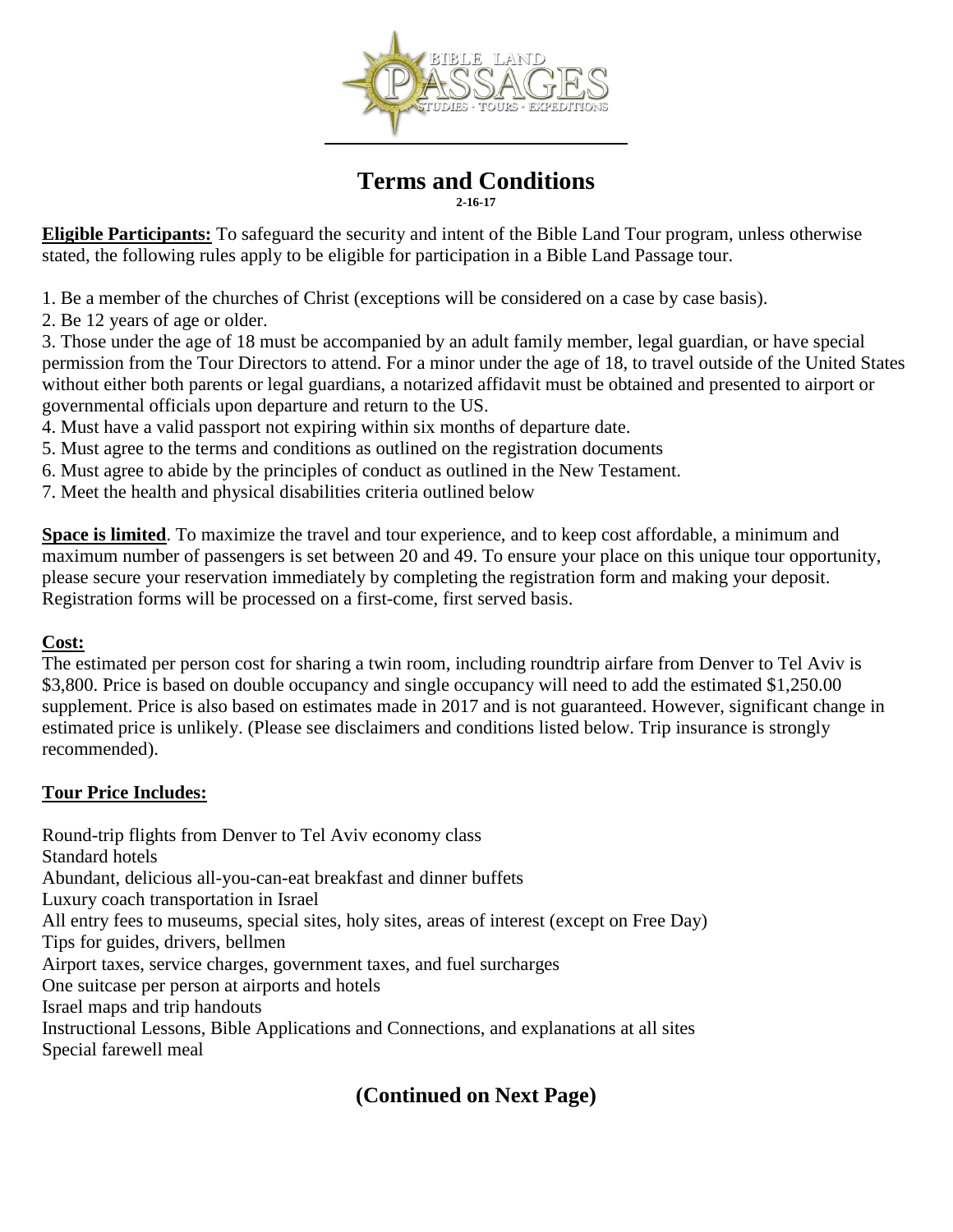### **Hotels:** Standard hotels throughout:

- 1 night in or near Caesarea (Breakfast and Dinner)
- 3 nights at the Sea of Galilee (Breakfast and Dinner)
- 1 night at the Dead Sea (Breakfast and Dinner)
- 5 nights in Jerusalem (Breakfast and Dinner)

Accommodations are based on Hotel standards of Israel with two persons sharing a twin-bedded room with private facilities. Since hotel rooms are per room, the tour price for rooms occupied by one person is higher than those where two or more persons share the cost. **Single rooms are available at a supplemental charge to the minimum price of \$1,250.** 

**Price Does Not Include: Surcharge for payment by Credit card to BVBII.** Passport and visa fees, phone calls, valet/laundry service, and other items of a strictly personal nature, excess baggage, beverages and meals not detailed in the itinerary, optional excursions, health or trip insurance. It is the responsibility of the Traveler to obtain and maintain a current U.S. Passport in accordance with applicable laws, rules, and regulations.

## **Cost:**

Minimum cost is \$4,100.00 per person (double occupancy) payable to BVBII. Credit card payments will be accepted. Additional cost for one meal per day and passport processing fee, and any additional cost incurred are the sole responsibility of each participant. Continuing education tuition and/or scholarship support can sometimes be obtained through supporting congregations and friends. See fund raising ideas at [www.biblelandpassagetours.com](http://www.biblelandpassagetours.com/) for ideas.

## **Deposits and Payments:**

DEPOSIT/PAYMENT: Payment can be made by cash, check or credit card (via Paypal). A non-refundable deposit of \$300 per person is required to secure your reservation. Within 95 days 50% of payment is required and a supplement in airfare may apply. Balance of tour price is due upon receipt of final invoice, approximately 10 weeks prior to departure. To officially enroll participants must sign the terms and conditions document and mail to BLP along with deposit. (See BLP website for forms).

## **Participants From Outside of Denver**

Travelers whose origination point is from outside of Denver will need to contact John Moore for applicable details and costs, and the payment plan.

**Cancellation Policy:** Remember, space is limited so please reserve your spot on the tour today. All Cancellations must be received in writing. However, due to our already low cost we will not have excess monies to meet our contractual agreement with the airlines or Blue and White Israel Tours if passengers cancel after reservations are secured. In the event an emergency arises and you must cancel your reservation, **we will do our very best to refund as much of your money as possible.** However, we may not know the full financial impact of your cancellation until the actual day of our departure.

**Air Transportation & Airline Prices and Rules:** Air fare is aboard regularly scheduled air carriers. Once tickets are issued they are non-refundable and non-transferable. Tour prices are based on current airfares and airlineimposed fuel surcharges, and other airline-imposed charges, any related taxes, and levies imposed by any government or its agencies, and are subject to change without notice. Any increases in airline fares, taxes and fees shall be borne by the passenger. **Airfare pricing is not guaranteed until paid in full and tickets are issued. Name changes due to spelling corrections, or to match passport names are subject to airline rules, and penalties for re-ticketing will apply.** 

**Alcohol:** The consumption or purchase of alcoholic beverages will not be allowed.

# **(Continued on next page)**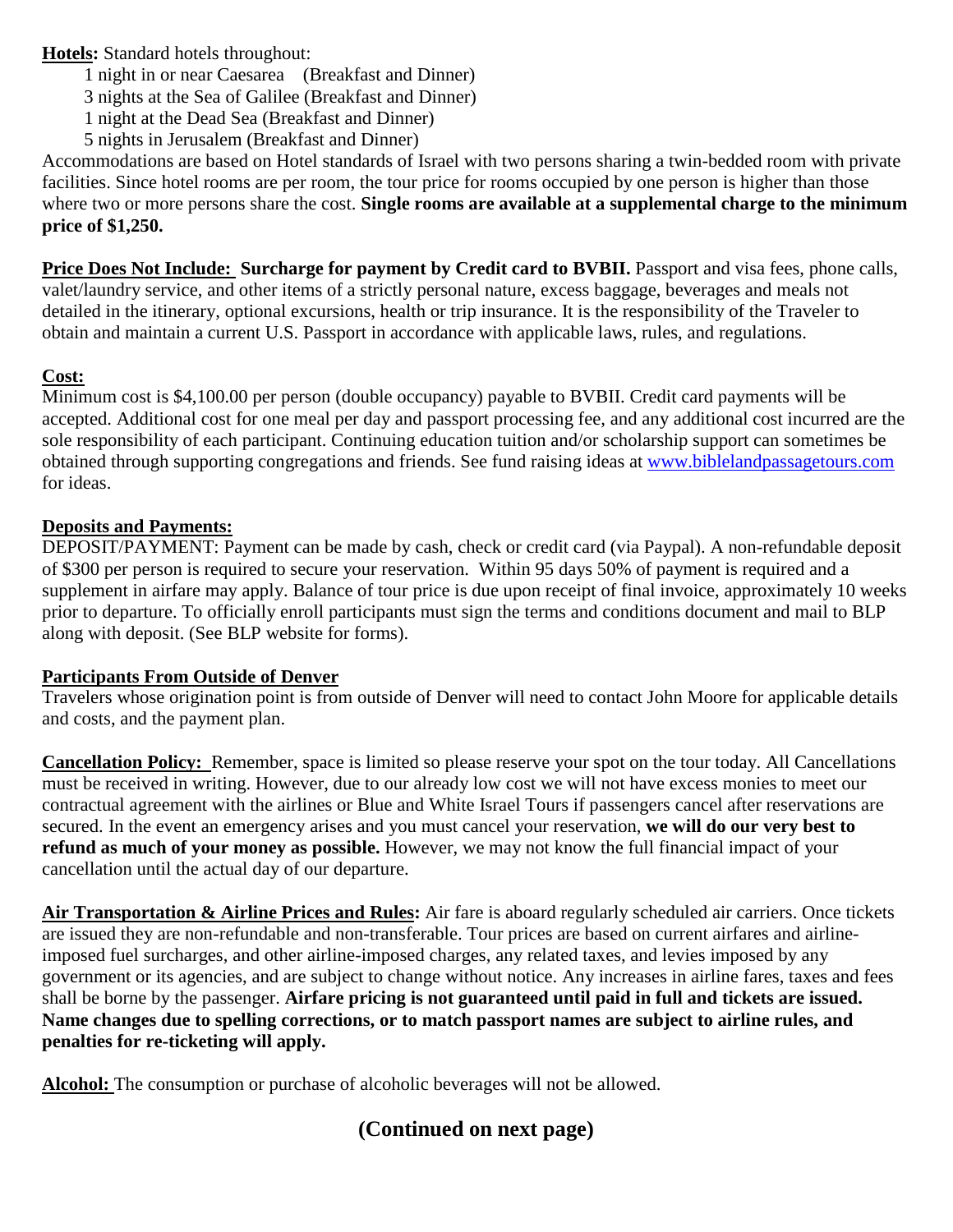**Conduct:** In an effort to ensure companionable group membership, Bible Land Passage Tours reserves the right to accept, reject, or expel any person whose conduct is deemed incompatible with the general well-being of the group as a whole.

**Meals:** While in Israel, abundant, delicious all-you-can-eat breakfast and dinner buffets are included in the cost of the tour.

**Tips & Taxes:** All currently known government taxes, local taxes, hotel taxes & service charges, airport taxes, security fees and fuel surcharges are included. These taxes and fees are controlled by the Government(s) and are subject to change without notice. Any additional taxes are the responsibility of the passenger.

**Gratuities:** Gratuities are included for Motor Coach Drivers, Guides, Dining Room Waiters, and baggage handling at hotels.

**Sightseeing:** Program as shown in the Day by Day Itinerary includes entrance fees to sites. Sites visited on Free Day are NOT included.

**Health and Physical Disabilities**: The passenger warrants that he or she is physically and otherwise capable to endure the demands of the entire tour. Bible Land Passage Tours reserves the right to refuse passage to anyone with a physical or mental condition (in the opinion of Bible Land Passage Tours) that renders him or her incapable of participating in this tour or who (in the opinion of Bible Land Passage Tours) requires care beyond that which Bible Land Passage Tours can provide.

**Travel Insurance:** Travel Insurance (Trip and Health) is not included, but is strongly recommended. This will be the responsibility of each traveller to obtain.

## **Luggage Restrictions and Packing:** PLEASE PACK LIGHT (you will be so glad you did) See

www.ricksteves.com/travel-tips/packing-light for packing tips and for some ideas about packing light.) For ease of travel and to expedite moving from place to place with land transportation, we need to limit our packing to one small (preferably) size suitcase per person, and to one small carry-on and/or backpack (or if you are a Rick Steves fan, then limit all your luggage to just one carry-on and backpack). Baggage handling for one standard size suitcase per person is included in the price. Due to limited motor coach capacity, this bag should have dimensions not exceeding 62 linear inches (length + width + height; including wheels and handles) and weight not exceeding 50 lbs. Carry-on bags are the responsibility of the passengers. One carry-on and one personal item are allowed. Dimensions for carry-on bags are not to exceed 9" X 14" X 22" inches. **A single checked bag fee (meeting airline specifications) from Newark to Tel Aviv only is included in the price of the trip**. All other cost incurred for baggage on domestic flights are the responsibility of the passengers and to be paid by passenger directly to the airline at the time of check-in. Baggage Insurance is recommended. *Passage Tours* is not responsible for loss or damage to passenger's baggage or other belongings.

### **Clothing while in Israel**

Please dress comfortably but modestly. We also ask that you wear long pants or Capri style (also local officials at some sites will not allow you to enter with shorts) Of course there will at times be some modifications to these guidelines, when for example we enter Hezekiah's tunnel and visit the Dead Sea.

Traveling Overall: For security precautions we ask that you not wear any visible images associated with the United States or have them on luggage, handbags, or caps.

### **Passports:**

You will need a valid passport. Passports must be valid for 6 months PAST return travel date.

## **(Continued on next page)**